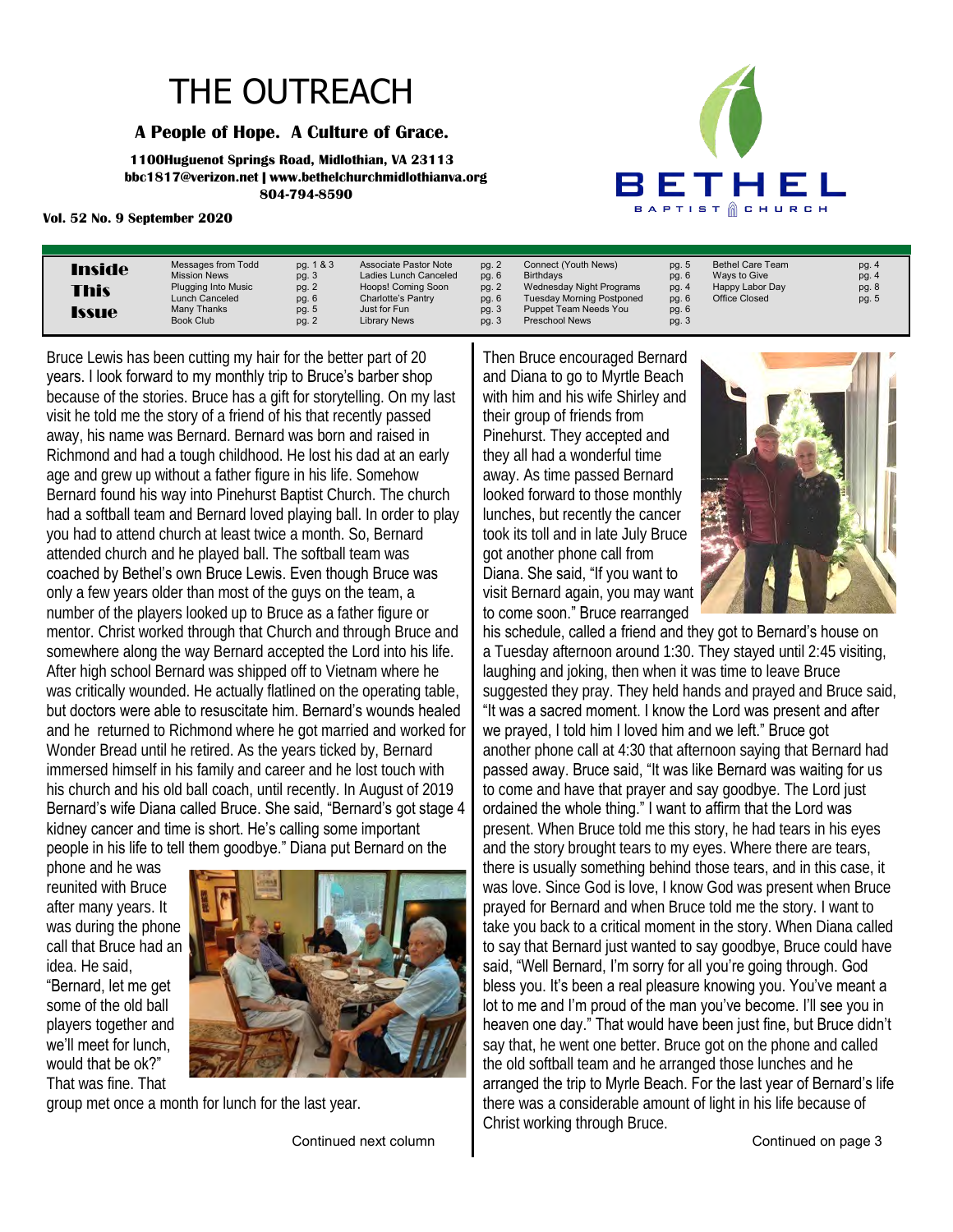## **Plugging into Music**

While COVID 19 continues to restrict the ways that we can sing, there are opportunities to plug into music this season.



Beginning in September, small ensembles will meet after the worship service to rehearse Christ-

mas music. If you are interested, please contact Gayle Taylor now so that she can plug you into one of these groups. Each group will meet twice a month. Rehearsals will last approximately 30 minutes.

Also, Circle of Truth (praise team) is always seeking interested singers or musicians. This group rehearses twice a month on designated Saturday and Sunday mornings. If you are interested in participating in any of these music opportunities, please contact Gayle Taylor at [revgayletaylor18@yahoo.com](mailto:revgayletaylor18@yahoo.com) or call the church office at (804) 794-8590.

# **Hoops! Coming Soon**

**Missing JIGSAW?** Us too! We are excited to announce a new children's program that will meet during worship.



**What is Hoops?** In lieu of Jigsaw we will offer Hoops! during worship. Students will be dismissed from service and meet outside, weather

permitting, or in the main lobby. We will have a fun and engaging lesson, but with safety as our top priority. Social distancing will be maintained by providing each student their own hula hoop (hence the name!) to sit in. This will provide a visual reminder of where they need to stay to maintain a safe distance from each other.

**Why not Jigsaw?** We don't want any confusion, disappointment, unmet expectations for our students. Jigsaw indicates interactive lessons, movement, high activity level, games, shared materials, and food/drink. While our goal is to provide fun and engaging lessons it cannot look like Jigsaw of the past. New times call for a new approach.

**When will Hoops! start?** ASAP! We are currently developing protocols and procedures. Stay tuned for an official start date. If you are not comfortable with your child attending Hoops during service, they are welcome to remain with you.

# **Ministry & Missions Celebration**

Join us on September 9 at 7 p.m. for our Ministry and Missions Celebration (aka Business Meeting). You can join us in person, or stream the meeting online. You can also log into Zoom so you will have the ability to interact during the meeting. The log in information for Zoom will be coming soon in the weekly email.



*A Note From Your Associate Pastor and Music Minister by Gayle Taylor* 



**Boldness: Taking the Risks and Asking for the Blessings** In my business women's prayer group, Prayer Pocket in Chesterfield, we have discussed various topics that center on "best practices." Recently, we shared our insights on the concept of "boldness." I asked the participants to answer the following two questions: 1) What has been your boldest move in your career? and 2) How would you advise your younger self about practicing boldness? The participants offered insights, some predicable and some thought provoking. As you might expect, phrases like "believe in yourself" and "be confident" entered into the discussion. More intriguing, however, surfaced these two ideas: "If you don't take risks, you don't grow" and "If you want something, ask for it." Both of these statements center on movement: moving away from a stationary faith, but what does this mean?

 Taking risks might mean that you take on a new project or participate on a new team. Taking risks might entail that you make a move to repair and to restore a relationship in your family. Taking risks might just push you out of your comfort zone to do something that only God could give you the strength to do. Taking risks grants you the benefit of faith growth: to rely on God to hold you solidifies your confidence in His protection.

*Isaiah 41:10 "Do not fear, for I am with you, do not be afraid, for I am your God; I will strengthen you, I will help you, I will uphold you with my victorious right hand."*

 Asking for the blessings also nudges you out of your comfort zone. Asking for the blessings might mean you petition God for a financial need like gaining a new client or a way to open doors to a better future. Asking for the blessing might call for you to prayerfully seek God's guidance for ways to navigate a troubled relationship at work or in the home. Asking for the blessings will get you out of your comfort zone because this requires that you actively and expectantly seek God's involvement into your life. Asking for the blessing also strengthens your faith: to trust that God will enter your situation acknowledges your certainty of His care.

James 1:5: "If any of you is lacking in wisdom, ask God, who gives to all *generously and ungrudgingly, and it will be given you."*

As you enter the fall season, I hope that you will explore how taking risks and asking for the blessing will enrich your faith journey. Blessings for boldness!

## **Book Club News**

The Book Club is now reading *Stories of Your Life and Others* by Ted Chiang. Goodreads says this about the book: "This collection of science fiction stories often



presents characters who must confront sudden change with some sense of normalcy. Chiang examines what it

means to be alive in a world marked by uncertainty, but also by beauty and wonder." We will discuss this book on Sunday, November 15, after worship. Please bring a bagged lunch and drink. We will meet in the People of Hope Center. If you would like to participate in the book club and need a copy of the book, please contact Gayle Taylor at [revgayletay](mailto:revgayletaylor18@yahoo.com)[lor18@yahoo.com](mailto:revgayletaylor18@yahoo.com) or call the church office at (804) 794-8590.

 $\mathfrak{D}$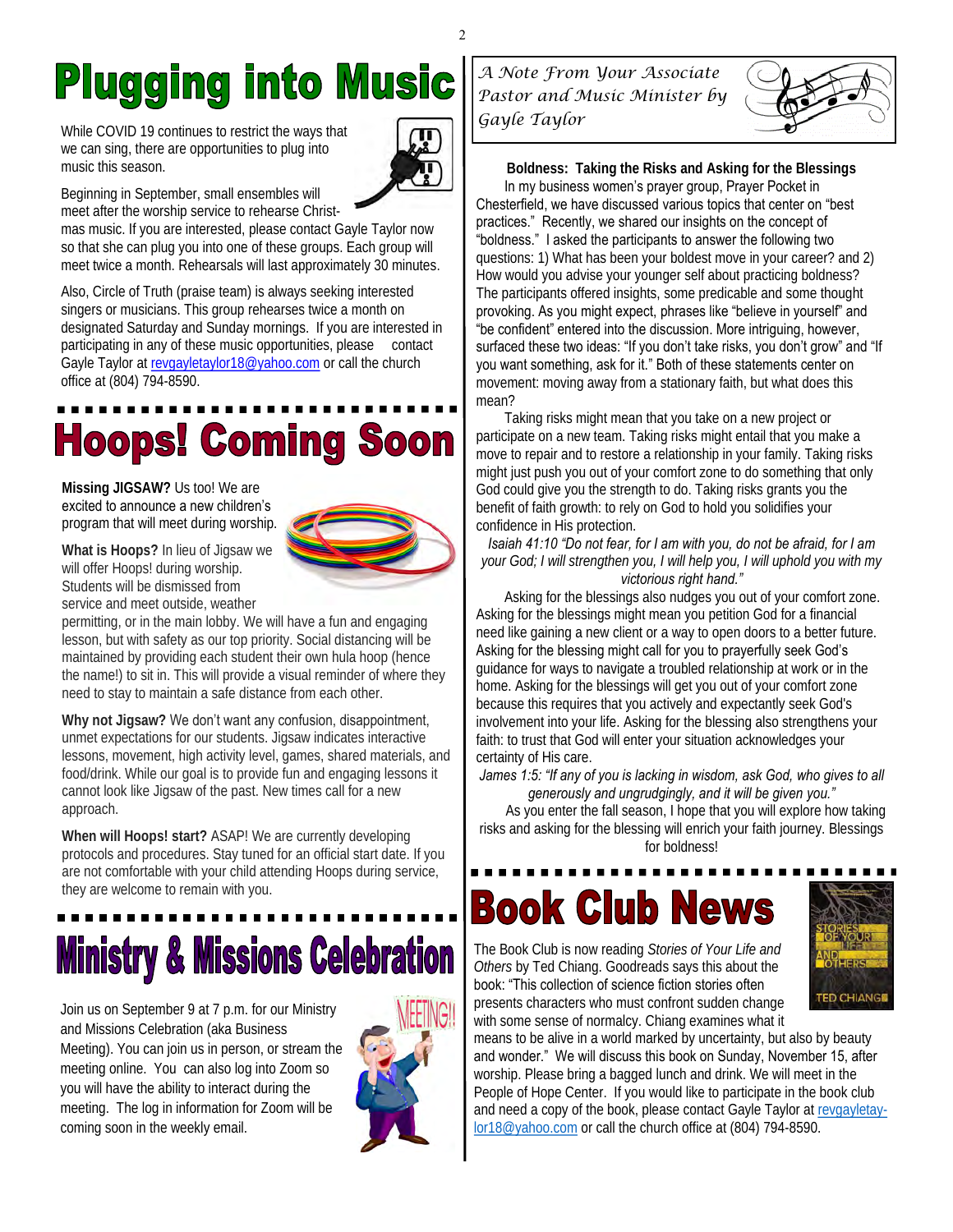### Cover Story Continued from page 1

Bruce's efforts made a difference in Bernard's life, in Diana's life, and for Bruce himself. Bruce said he was blessed to be reunited with Bernard after all those years. All of this is possible because Bruce invited Bernard to be a part of the softball team, invited him to those lunches and invited him to Myrtle Beach. Those invitations turned out to be invitations to participate in God's Kingdom. I've found that when we open our lives up to others and extend grace and hospitality, God often shows up. I believe Shirley Lewis would agree. She served Bethel for many years as our Care Team Coordinator and she has made a huge difference in the lives of many people as she has visited our homebound folks, often bringing them books, meals, and other treats. Shirley told me, "Don't think about doing something, get up and do it! You can think about taking someone a pot of soup, or you can get up and make the soup and take it to someone." I'm grateful for Bruce and Shirley and their ministry of care and compassion and for the time they take to reach out to others. Let's take a page out of the Lewis' book and invite people into our lives. When we do, I suspect we will find that we have actually invited them to participate in God's Kingdom and for that we'll all be blessed. May God bless Bruce and Shirley Lewis and may God bless Bethel Baptist Church.

### *Todd*





 Hello Bethel people, a few words from the Bethel Library. As all of you know our world came to a quick halt in early March. I am still

trying to wrap my head around all of it. I am hoping the library will be open very soon. We will be helping the pre-school when they open in September. The library staff will do everything we can to follow the rules for keeping our kids safe.

 There is some business I have left from March. I would like to say a big THANK YOU to the ladies who help me in the library. Mary Camden re-shelves all of the books and makes everything look so nice. Susan Younce does most of the technical work. She enters new books into the library system, removes out of date books, and checks books out to the pre-school teachers. This is a big job. Cindy Wight and I buy the new books and decide on the window displays. What she does with the display window is nothing but amazing! Cindy also takes care of our preschoolers. She reads to them and checks out the books to them. Mary Smith and Judy Barker give an extra hand whenever they can. What would I do without these beautiful ladies. They volunteer on Wednesday. This allows me to continue this ministry. Lastly I want to thank the Bethel people for supporting this special ministry in our church.

Barbara Bell Media Director



### By Carter Cosgrove Preschool Director

 The year 2020 has definitely brought its challenges. When we started this year, who knew the world we have known was going to change so drastically. After much deliberation, and navigating the regulations of multiple agencies, we are delighted to announce that BETHEL BAPTIST PRESCHOOL IS OPENING for our 3-year old and our Pre-K classes!

 Our classes and activities will look very different from years past but we are committed to providing a fun, educational and safe experience for our children. We appreciate the efforts of the church and its members for supporting and encouraging our preschool. Please continue your support of Bethel Baptist Preschool with your prayers for a safe and happy school year. Thank you,

Carter Cosgrove **Director** 



Just for Fun – by Gayle Taylor "School Days"

Test Your Knowledge on Songs about School Name the artist/group who made the songs listed below popular (See answers below)

- 1. "Be True to Your School"
- 2. "Another Brick in the Wall"
- 3. "Don't Stand So Close to Me"
- 4. "My Old School"
- 5. "The New Girl in School"
- 6. "Me and Julio Down by the Schoolyard"
- 7. "School Days"
- 8. "School's Out"
- 9. "Waiting in School"
- 10. "You Don't Learn that in School"

| $N$ at King Cole | .01        |
|------------------|------------|
| Ricky Nelson     | ۰6         |
| Alice Cooper     | ۰g         |
| Chuck Berry      | $\cdot$ /. |
| nomi2 lusq       | ۰9         |
| Jan and Dean     | ۰ç         |
| Steely Dan       | ۰ŧ         |
| The Police       | ۰£         |
| Pink Floyd       | ۰Z         |
| The Beach Boys   | ٠I         |
| ANSWERS          |            |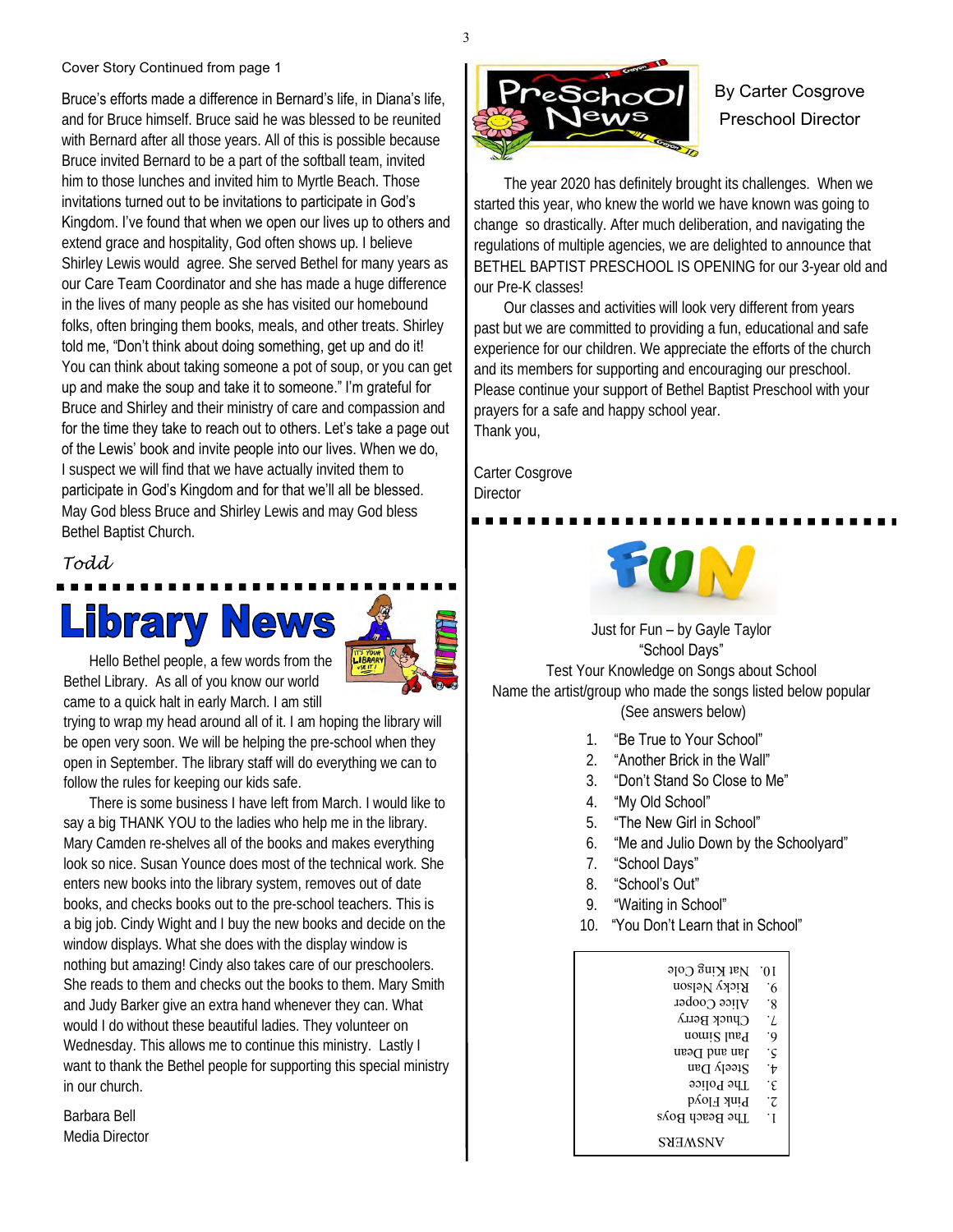# **Bethel Care Team**



4

Hello to our Bethel family and I am hoping everyone is doing well as we continue to journey through these difficult days not being together as before. I miss everyone very much and long for the day when we can once again greet each other with hugs and handshakes and worship together with singing and listening to the message of the week from our pastor.

I am writing this with a heavy heart because the time has come when I am going to step back and let someone else take over the leadership of this team. I feel the need physically and emotionally to end my time in this service. I feel we have so many new folks who may have fresh ideas and a new way of ministry to our homebound folks that I am not able to give them. I have been so blessed to have been able to connect with so many through the years, I was trying to think of all the names of ones who have honored me with some of their last years, some who have shared private thoughts and who I have had the gift of praying with them in the hospital, the nursing facilities, their homes and mine. I have been the one who has been blessed with knowing them and sharing time with them with laughter and tears. I am going to miss this ministry and there are a few that I consider almost family and I will continue to visit them going forward. I am so in hopes that someone will step up and take on this role, we have a call center, lead by Barbara Hale who is the most faithful person ever in her calling ministry. We have Madeline Talley who sends out our cards to our shut-ins and is always in prayer for our people. They are ready to continue to serve, I plan to make fall baskets and deliver them this month and ask your prayers for me as I "try" to regroup and refresh and renew my own purpose in serving my Lord. My heart is full of the memories of precious souls and special moments that have and always will be with me. I searched the scriptures for something to end this message to you all and of course this one has the perfect text...Ecclesiastes 3: 1 There is a time for everything , and a season for every activity under heaven. I am praying that I am understanding that it is time for a new person to lead us going forward.

I would ask each of you to remember those who are no longer able to attend church, pray for them, but also, it would be so nice to remember them with a phone call and a quick conversation or a card once in awhile to let them know we miss them and are thinking of them. It only takes a kindness here and there to make a difference in someone's day.

Thank you for allowing me to serve these many years, it has been an honor to go in the name of Bethel Baptist Church.

Shirley Lewis/ team lead

### Missions News by Frances Morris

**Women's Missionary Union Meeting**—WMU will meet on Tuesday, September 8, at 10 a.m. in the People of Hope Center. Please note the day changed due to the Labor Day holiday. Also, please remember to bring your mask.

**Bethel Preschooler Cards**: If you have signed up to send a card to a preschooler, please be sure to remember his/her birthday and any upcoming holidays.

**Kroger:** Please **register your Kroger card** so Bethel can continue to receive reward points toward Missions. Go to [www.Kroger.com](http://bbc1817.us7.list-manage2.com/track/click?u=24adf057605a86e21a1434386&id=d07875dae2&e=0acac2e3d0) and sign in. Then click on "Community" on tab bar and click on "community Rewards." The church member number is **QW701**. You will still get your points toward gas, Bethel will just get credit for any amounts you spend at Kroger.

## **Wednesday Night Programs in September**



September 2 - No Sacred Circle September 9 — Ministry & Missions Celebration (Business Mtg) September 16 — Sacred Circle (Zoom) 6:30 p.m.

September 23 — Sacred Circle (Zoom) 6:30 p.m.

September 30 — Sacred Circle (Zoom) 6:30 p.m.

## 4 Ways to Give at Bethel

**1. In Person:** Drop your check in the offering plate as you enter or leave the People of Hope on Sunday morning.

**2. Send a check to our secure mailbox**: The address is: Bethel Baptist Church,1100 Huguenot Springs Rd. Midlothian VA, 23113

**3. Online Giving**: On our Website there is a link to give. Once you click on the link you'll be prompted to give through either your bank account or a credit card. Here's the link for online giving: [https://www.bethelchurchmidlothianva.org/giving/](https://bbc1817.us7.list-manage.com/track/click?u=24adf057605a86e21a1434386&id=398748ca63&e=0acac2e3d0)

**4. Text Giving**: Simply text the dollar amount you'd like to give to (804) 361-8590 and follow the prompts. You'll be asked to enter a debit card or credit card number. The minimum amount for text giving is \$10. The platform we're using is safe and secure and you'll be given the option of an email receipt at the end of your transaction. As always, we are grateful for your contributions to the church and we thank you for your gifts.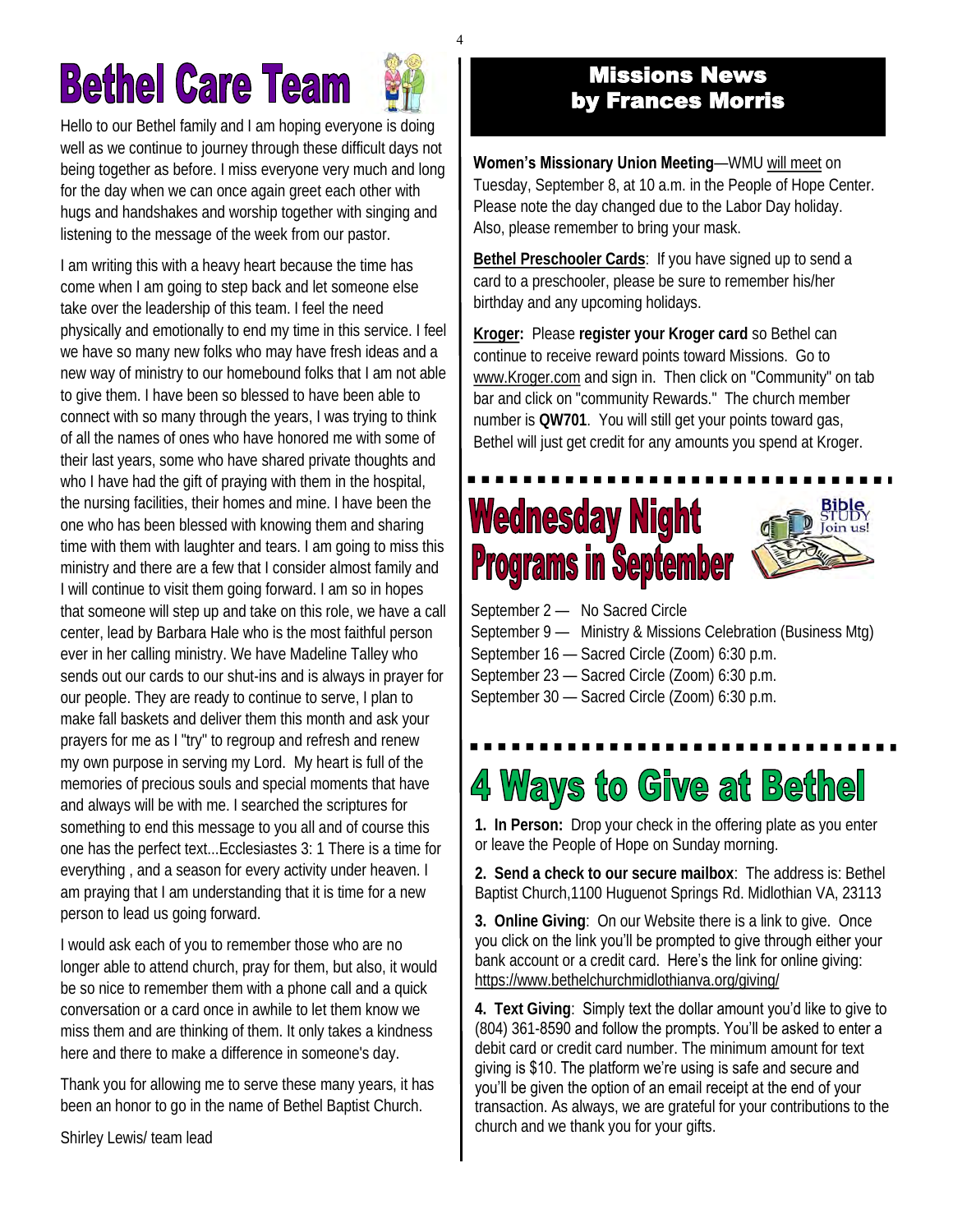## **Youth News Connect**



by Lauren Moore

I shared these back to school prayer prompts with our parents a few weeks ago and I'd like to share them with you in the event you'd like to use them to pray for your grandchildren, nieces, nephews, neighbors, etc. May God bless our students, teachers, staff, and parents as we head into this school year whether it be in person, virtually, or home school.

**Back to school blessings prayer prompts**

**For the school year:** Luke 2:52 – God, help [child's name] grow in wisdom (mentally) and in stature (physically), and in favor with God (spiritually) and men (socially). Guide their development, Lord, just as you guided their creation.

**Sunday:** *Proverbs 1:5 – Father, Your Word tells us that a wise man will listen and add to their learning and that the discerning will attain wise counsel. Lord, give [child's name] godly teachers who can provide wise counsel and inspire them to search after learning. And once they have learned, give them understanding and discernment in how to apply what they know. Make them wise.*

**Monday:** *Philippians 4:6-7 – Lord, I pray that [child's name] will not be anxious for anything as they go back to school. Call them to Yourself in prayer so that they will submit their requests to You with thanksgiving. Grant them Your peace in their hearts and minds, and blow them away with your calming presence.*

**Tuesday:** *Psalm 133:1 – Lord, according to Your Word, it is good and pleasant when Your children live together in unity. Father, give [child's name] godly friends with whom they are united. Provide friends who share the same beliefs and interests so that they will have strength in numbers to stand against the schemes and temptations of the Enemy.*

**Wednesday:** *Colossians 3:23 – Father, help [child's name] to understand that whatever work they do is not to please teachers or even to please their parents, but it is ultimately to please You, their Heavenly Father. Help them remember they work for You and not for anyone else and instill an attitude of hard work in them.*

**Thursday:** *2 Corinthians 12:9 – Lord, help [child's name] rest in the fact that Your grace is sufficient to carry them through, even and especially when they fail. When challenges arise that are too much for them, carry them by Your great strength. Let Christ's power rest on them and be the source of their strength.*

**Friday:** *Romans 12:2 – Father, help [child's name] not to be conformed to this world. Help them to set their minds on the fact that we live this life for a greater purpose than ourselves. Renew their minds and help them live constantly and consistently in your good, pleasing, and perfect will.*

## **Many Thanks**

Dear Bethel Believers,

5

I pray that you all know what a caring and devoted pastor you have. Pastor Todd has ministered to our family unconditionally. We also truly appreciate your Seniors Ministry. Everyone has been so faithful with phone calls and cards and goody baskets during these last years of our parents Anne and Irving's lives. Shirley and Bruce Lewis have also been a tremendous Godsend to our family with so many visits, prayers and delicious meals. We thank each one of you from the bottom of our hearts.

Blessings, Sandra, Doug and the Jamerson Family

### Romans 10:14-15

*How then shall they call on Him in whom they have not believed? And how shall they believe in Him of whom they have not heard? And how shall they hear without a preacher? And how shall they preach, except they be sent?* As it is written, *"How beautiful are the feet of them that preach the gospel of peace and bring glad tidings of good things!"*  Everyone heard the gospel preached during our father's Celebration of Life in the beautiful sanctuary where we worshiped so many years ago. Please pray for the seeds of Good Hope to be planted in the hearts of the unsaved!

Dear Bethel Baptist Church and the Scholarship Committee, Thank you for the money toward college and for being there for me since I was born.

Heath Humphreys

### Dear Bethel Baptist Church,

Thank you for making my graduation so special! Thank you for the thoughtful gift box and online tribute. I am very blessed to call Bethel my home. I have grown in faith and so many other ways from the love and family Bethel has given me.

### Olivia Meyerhoffer

### Dear Bethel Baptist Church,

Thank you guys so much for the scholarship! It is very much appreciated and will go to good use as I continue working on my Master's degree. Thank you for sending Katie's message as well. It was very sweet. I look forward to continuing to be a part of the Bethel church family and help out where I can.

Megan Luck



The church office will be closed on Monday, September 7, due to the Labor Day Holiday. Happy Labor Day!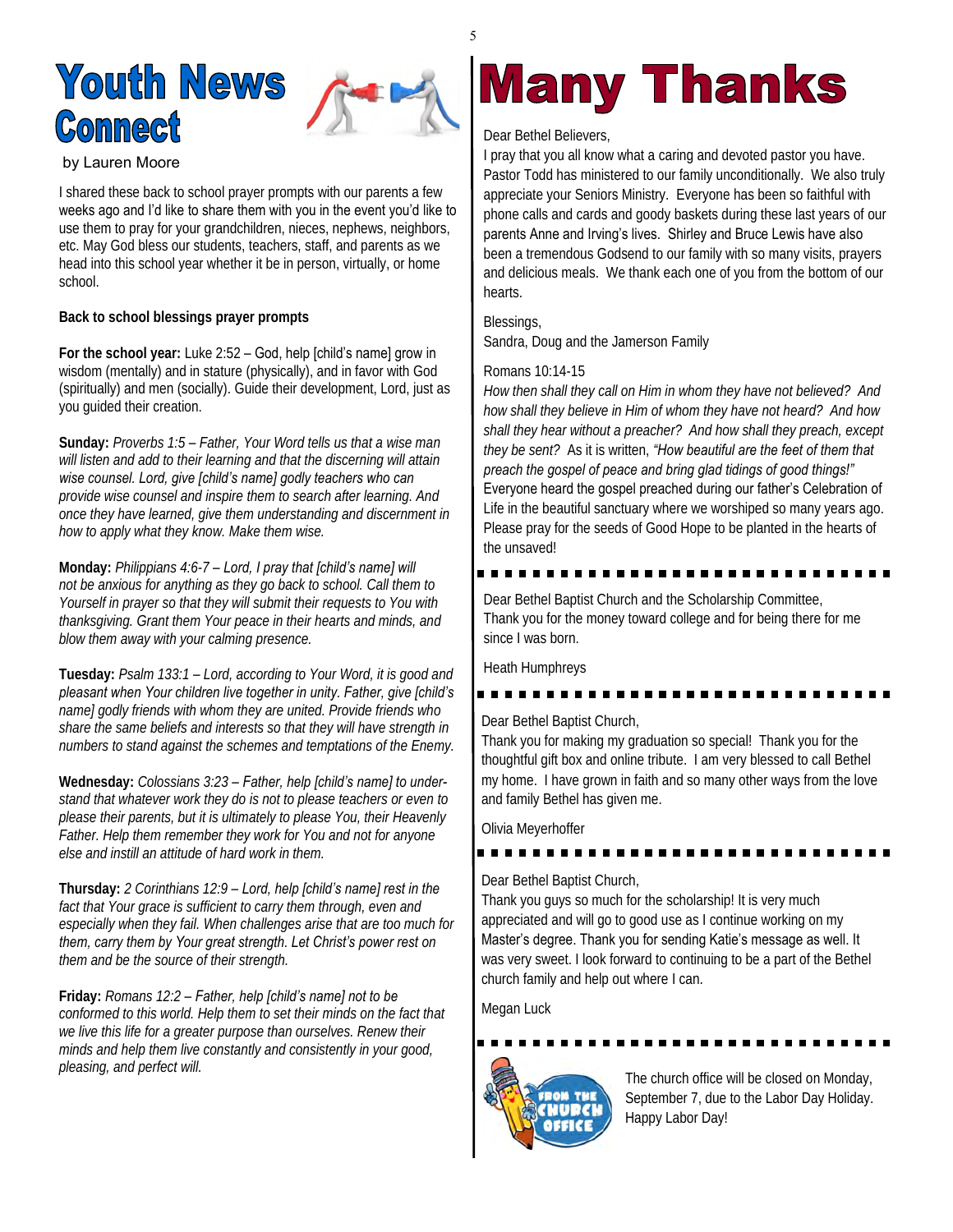## September **Birthdays**

14 Ellen Moseley 14 Linda Redmond 14 Karen Smith 15 Teresa Troncali 16 Peggy Heath 16 Heath Humphreys 16 John Stinson 16 Lisa Wilkerson 17 David Filis 17 Elliemae Mead 18 Tammie Butler 19 Paul Kiiffner 20 Martha Vaughan 21 Gayle Rogers 22 Bill Carlson 22 Christina Brock 23 Faye Brown 24 Gray Bradbury 25 Gloria Jamerson 25 Mike Garland 28 Cheryl Grubbs

- 1 Noah Moseley
- 1 Ian Weir
- 2 Parker Mead
- 2 Sarah Moschler
- 3 Burnette Elam
- 3 Rodney Smith
- 4 Jaydah Sanchez
- 5 Janet Goodman
- 5 Melanie Hansen
- 5 Robert Tansey
- 8 Michelle Stine
- 9 Susan Brown
- 9 Mary Camden
- 9 Page Chauncey
- 9 Benjamin Cody
- 11 Brian Hardy
- 11 Rachel McClellan
- 12 Jon Hansen
- 12 Cathy Williamson
- 12 Greg McLeod
- 12 Olivia Moss
- 13 Amanda Brownson

## **Ladies Lunch Canceled**



The Ladies Fellowship Lunches have been canceled until further notice due to Covid-19.

# **Puppet Team Needs YOU!**



The Puppet Team is recruiting new members. We need puppeteers and behind the scene volunteers. No

experience necessary. If you are interested in trying your "hand" with our puppet team, but don't have a lot of time to commit, think about joining us for just our mission trip (date to be announced later). Please contact Andrea Hale at 804-920-4648 to join us or to find out more about our team.

# **Charlotte's Pantry Schedule**

### **Upcoming pantry schedule:**

September 9, 5 to 6:30 p.m. September 25, 9 to 11 a.m. October 14, 5 to 6:30 p.m. October 23, 9 to 11 a.m. If you would like to help on any of these dates, please contact Brenda Peck.



## **Opportunities for:**

 **Mission/Ministry**

6

- Music Ministry/Choir (See Gayle Taylor)
- Adults on Mission (Meets the first Monday of each month at 10 a.m.)
- Charlotte's Pantry (See Brenda Peck)
- Backpack Ministry (See Vera Caniglia)
- Sunday Morning Nursery Ministry (See Lauren Moore)
- Friends of the Homeless (5th Mondays at 8:30 a.m. (See Gayle Rogers)
- AA Meeting every Thursday at 5:30 p.m.
- Puppet Team (See Andrea Hale)
- Media Center (See Barbara Bell)
- Care Team Ministry (See Shirley Lewis)

**Fellowship/Discipleship**

- Men's Fellowship Lunch 1st Thursday of each month at noon (See Bruce Lewis)
- Women's Fellowship Lunch 1st Thursday of each month at noon (See Margaret Gillis)
- Youth Group Meetings every Wednesday night at 6:30 p.m. (See Lauren Moore)
- Bible/Discipleship Study Wednesday evenings at 6:30 p.m. (See Gordon and Shirley Rutland)
- Sunday School Classes 9:30 a.m. each Sunday
- Zumba Thursday evenings at 7 p.m. (See Megan Luck)
- Brotherhood Breakfast (every 5th Sunday)
- JIGSAW children's ministry, every Sunday (See Tina McNeel)
- Children in Action meet every 5th Sunday, during the Sunday School hour. (See Frances Morris)

# **Tuesday Morning Small Group**

The Tuesday Small Group led by Pat Bartlam has been postponed. We will announce the new dates as soon as possible. This study is entitled *"Heaven Can't Wait—Living the Good Life Now"* by Dr. Robert Jeffress and is based on the book of Colossians. If you want to experience the "good life" now while waiting for Heaven, this study is for you. We look forward to the time we will be able to start this group.



**Men's Lunch Canceled Lanch** 



The Men's Fellowship lunches have been canceled until further notice due to Covid-19.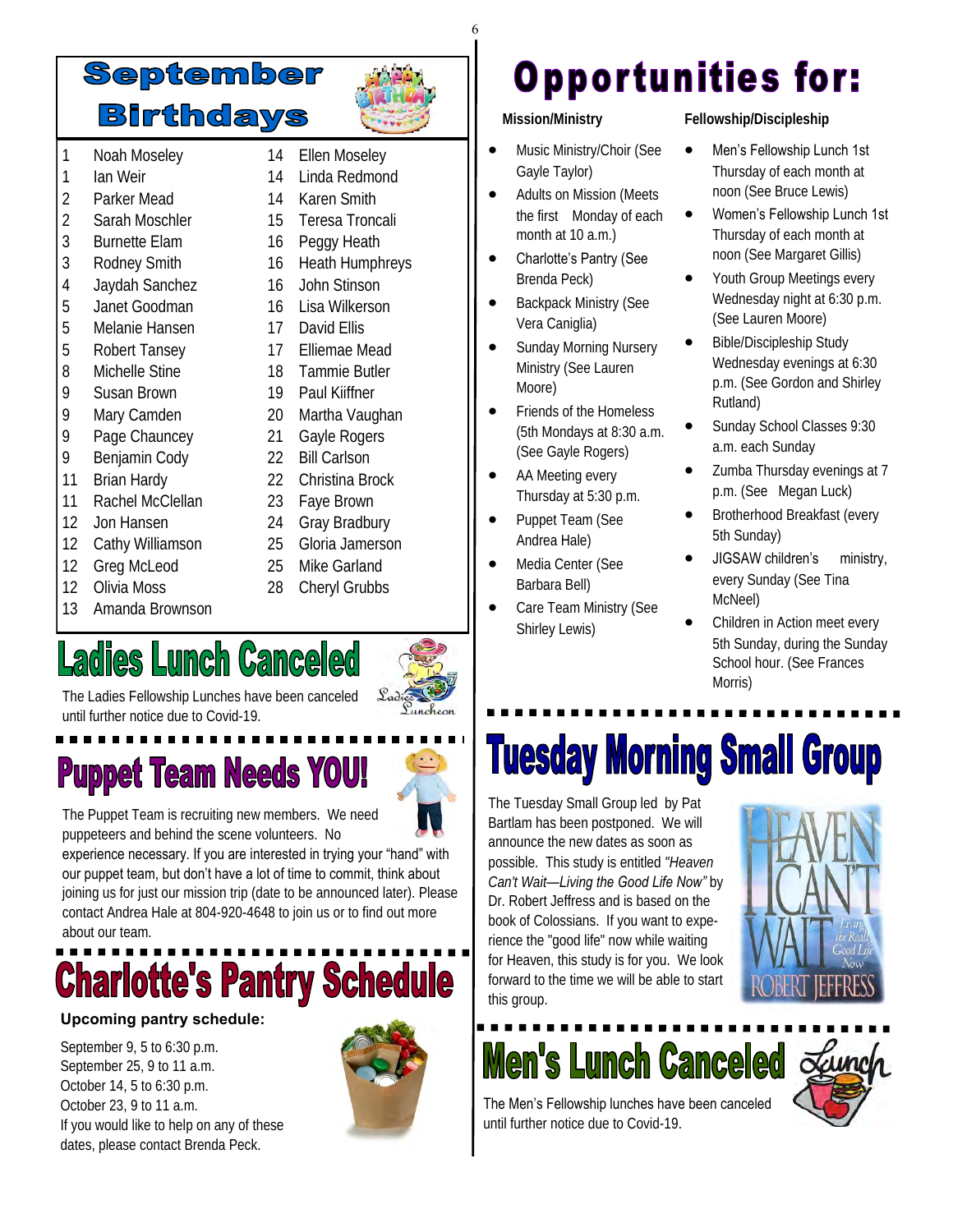### **Sun** Worship *27 20 6* Worship Worship Worship *13* 10:30 10:30 10:30 10:30 am—POH am—POH am—POH am—POH **Mon** Sharing & Caring Devotional *28* Sharing & Caring Devotional *21* Sharing & Caring Devotional *14* Sharing & Caring Devotional *7* 9 am 9 am 9 am 9 am **Tue** *29 8 22 15 1* Boy Scouts Boy Scouts  $MNM$ Boy Scouts 10 am (POH) 7 pm 7 pm  $\frac{1}{2}$ **Wed** Connect Youth (at Bethel) Connect Youth (at Bethel) (aka Business Meeting) (aka Business Meeting) Ministry & Missions Celeb Charlotte*9 2 30 23* Connect Youth (at Bethel) 16 Connect Youth (at Bethel) 's Pantry—5:00 to 6:30 pm uud  $\angle$  - $-7$  pm  $-7$  pm and  $\iota$  - $\frac{1}{2}$ **Thu** *31 24 3* AA Meeting AA Meeting *17* Preschool Back to School Night—  $7\,\mathrm{pm}$ *10* AA Meeting Men 'Ladies Fellowship Lunch canceled Preschool Back to School Night AA Meeting s Fellowship Lunch canceled 5:30 pm 5:30 pm 5:30 pm 5:30 pm 5:30 pm **Fri** *25 18 11 4* Charlotte's Pantry—9 to11 am **Sat** *26 5 19 12*

**September 2020**

September 2020